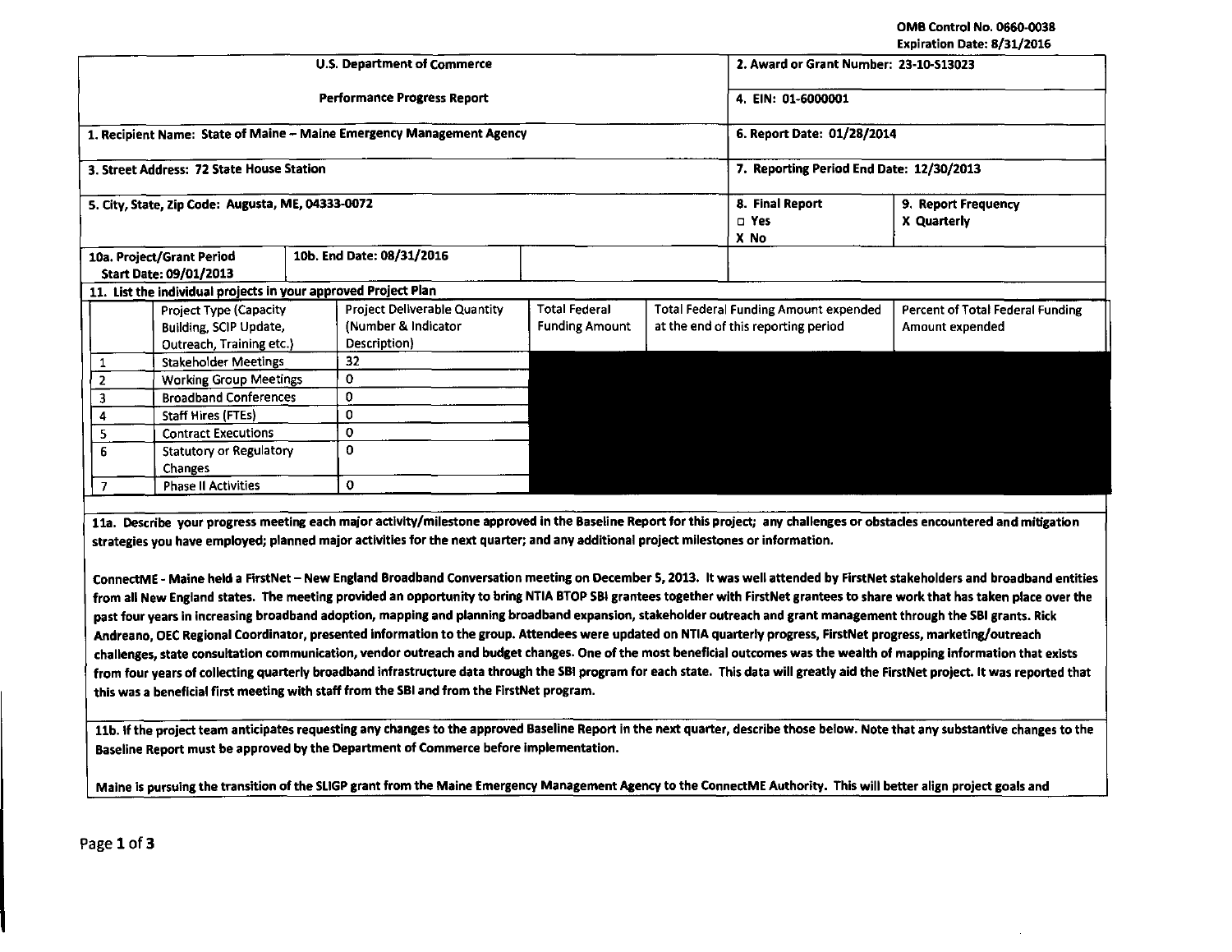| objectives with the State entity most familiar with NTIA and broadband programs. MEMA will continue to be involved in SLIGP for outreach to first responder communities.                                                                                         |                                                                                                                                       |                                 |                                   |                                      |                             |                     |                                                |                                                 |                               |  |  |  |  |
|------------------------------------------------------------------------------------------------------------------------------------------------------------------------------------------------------------------------------------------------------------------|---------------------------------------------------------------------------------------------------------------------------------------|---------------------------------|-----------------------------------|--------------------------------------|-----------------------------|---------------------|------------------------------------------------|-------------------------------------------------|-------------------------------|--|--|--|--|
|                                                                                                                                                                                                                                                                  |                                                                                                                                       |                                 |                                   |                                      |                             |                     |                                                |                                                 |                               |  |  |  |  |
| 11c. Provide any other information that would be useful to NTIA as it assesses this project's progress.                                                                                                                                                          |                                                                                                                                       |                                 |                                   |                                      |                             |                     |                                                |                                                 |                               |  |  |  |  |
| NA                                                                                                                                                                                                                                                               |                                                                                                                                       |                                 |                                   |                                      |                             |                     |                                                |                                                 |                               |  |  |  |  |
| 11d. Describe any success stories or best practices you have identified. Please be as specific as possible.                                                                                                                                                      |                                                                                                                                       |                                 |                                   |                                      |                             |                     |                                                |                                                 |                               |  |  |  |  |
| NA.                                                                                                                                                                                                                                                              |                                                                                                                                       |                                 |                                   |                                      |                             |                     |                                                |                                                 |                               |  |  |  |  |
| 12. Personnel                                                                                                                                                                                                                                                    |                                                                                                                                       |                                 |                                   |                                      |                             |                     |                                                |                                                 |                               |  |  |  |  |
| 12a. If the project is not fully staffed, describe how any lack of staffing may impact the project's time line and when the project will be fully staffed.<br>Pending the transition of the grant to ConnectME Authority, no staff have been hired at this time. |                                                                                                                                       |                                 |                                   |                                      |                             |                     |                                                |                                                 |                               |  |  |  |  |
| 12b. Staffing Table                                                                                                                                                                                                                                              |                                                                                                                                       |                                 |                                   |                                      |                             |                     |                                                |                                                 |                               |  |  |  |  |
| Job Title                                                                                                                                                                                                                                                        |                                                                                                                                       |                                 | FTE %                             |                                      |                             | Project(s) Assigned |                                                |                                                 | <b>Change</b>                 |  |  |  |  |
| <b>Remove Row</b><br>Add Row<br>13. Subcontracts (Vendors and/or Subrecipients)                                                                                                                                                                                  |                                                                                                                                       |                                 |                                   |                                      |                             |                     |                                                |                                                 |                               |  |  |  |  |
|                                                                                                                                                                                                                                                                  | 13a. Subcontracts Table - Include all subcontractors. The totals from this table must equal the "Subcontracts Total" in Question 14f. |                                 |                                   |                                      |                             |                     |                                                |                                                 |                               |  |  |  |  |
| Name                                                                                                                                                                                                                                                             | <b>Subcontract Purpose</b>                                                                                                            | <b>Type</b><br>(Vendor/Subrec.) | RFP/RFQ<br><b>Issued</b><br>(Y/N) | <b>Contract</b><br>Executed<br>(Y/N) | <b>Start</b><br><b>Date</b> | <b>End</b><br>Date  | <b>Total Federal</b><br><b>Funds Allocated</b> | <b>Total Matching</b><br><b>Funds Allocated</b> | <b>Project and % Assigned</b> |  |  |  |  |
| <b>Add Row</b><br>Remove Row<br>13b. Describe any challenges encountered with vendors and/or subrecipients.<br>Pending the transition of the grant to ConnectME Authority, no contracts have been bid or awarded at this time.                                   |                                                                                                                                       |                                 |                                   |                                      |                             |                     |                                                |                                                 |                               |  |  |  |  |
|                                                                                                                                                                                                                                                                  |                                                                                                                                       |                                 |                                   |                                      |                             |                     |                                                |                                                 |                               |  |  |  |  |